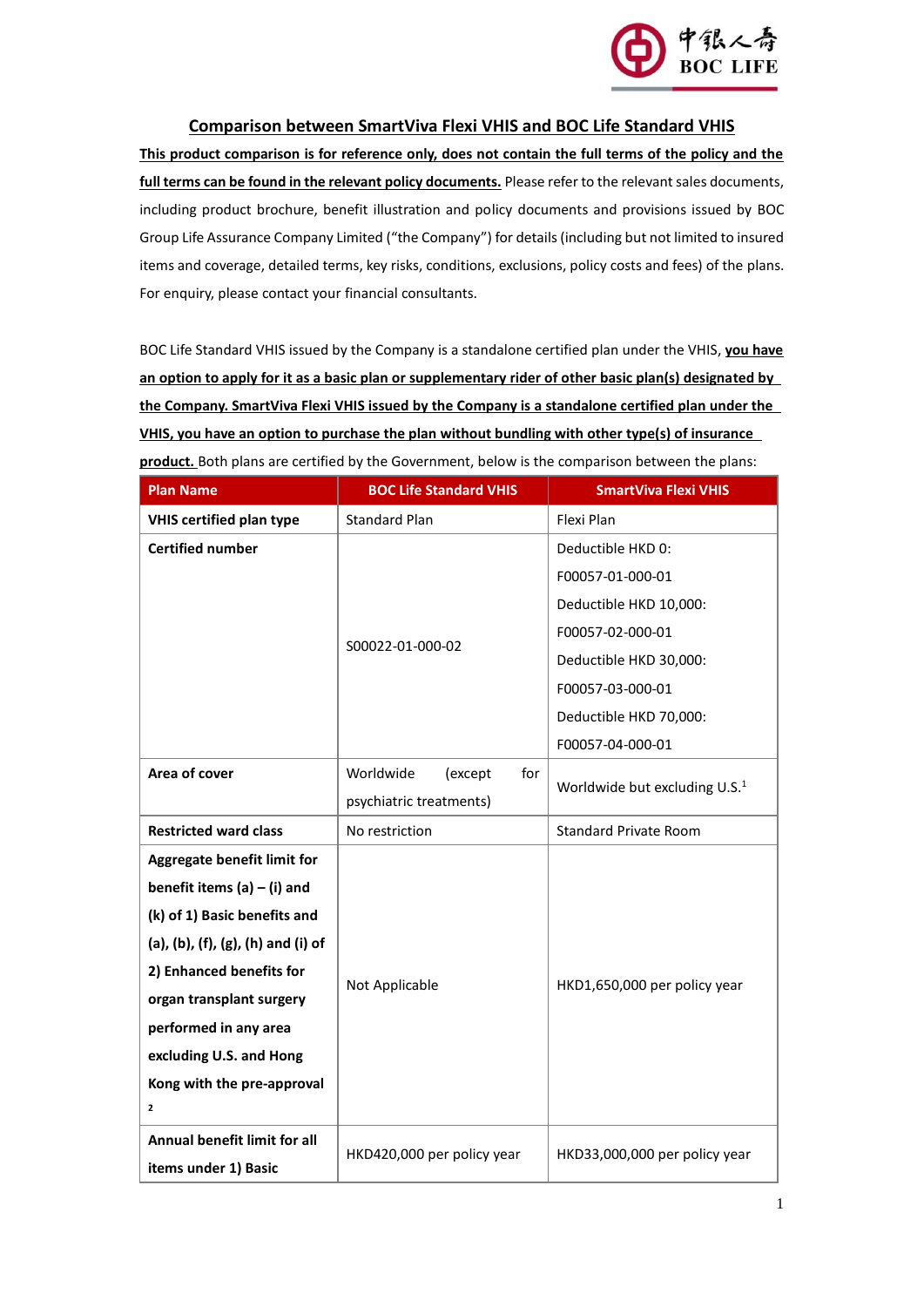

| <b>Plan Name</b>                     | <b>BOC Life Standard VHIS</b>             | <b>SmartViva Flexi VHIS</b>       |
|--------------------------------------|-------------------------------------------|-----------------------------------|
| benefits and 2) Enhanced             |                                           |                                   |
| benefits                             |                                           |                                   |
| Lifetime benefit limit for all       |                                           |                                   |
| items under 1) Basic                 |                                           |                                   |
| benefits and 2) Enhanced             | Not Applicable                            | Not Applicable                    |
| benefits                             |                                           |                                   |
| Deductible for benefit items         |                                           |                                   |
| of 1) Basic benefits and             | Not Applicable                            | HKD 0/10,000/30,000/70,000 per    |
| 2) Enhanced benefits                 |                                           | policy year                       |
| <b>Benefit items</b><br>А.           |                                           |                                   |
| Basic benefits <sup>3</sup><br>1)    |                                           |                                   |
| <b>Benefit items</b>                 |                                           | <b>Benefit limit (in HKD)</b>     |
| (a)<br>Room and board                | HKD 750 per day                           |                                   |
|                                      | Maximum 180 days per policy               | Full cover <sup>4</sup>           |
|                                      | year                                      |                                   |
| (b)<br><b>Miscellaneous</b>          |                                           | Full cover <sup>4</sup>           |
| charges                              |                                           | (subject to limit of benefit item |
|                                      | HKD 14,000 per policy year                | (i) "Prosthetic device" of 2)     |
|                                      |                                           | Enhanced benefits)                |
| <b>Attending doctor's</b><br>(c)     | HKD 750 per day                           |                                   |
| visit fee                            | Maximum 180 days per policy               |                                   |
|                                      | year                                      |                                   |
| Specialist's fee <sup>5</sup><br>(d) | HKD 4,300 per policy year                 |                                   |
| <b>Intensive care</b><br>(e)         | HKD 3,500 per day                         |                                   |
|                                      | Maximum 25 days per policy                |                                   |
|                                      | year                                      |                                   |
| (f)<br>Surgeon's fee                 | Per surgery, subject to surgical          |                                   |
|                                      | category for the surgery/                 | Full cover <sup>4</sup>           |
|                                      | procedure in the Schedule of              |                                   |
|                                      | Surgical Procedures <sup>6</sup> -        |                                   |
|                                      | Complex HKD 50,000                        |                                   |
|                                      | Major HKD 25,000<br>$\bullet$             |                                   |
|                                      | Intermediate HKD                          |                                   |
|                                      | 12,500                                    |                                   |
|                                      | Minor HKD 5,000                           |                                   |
| Anaesthetist's fee<br>(g)            | 35% of Surgeon's fee payable <sup>7</sup> |                                   |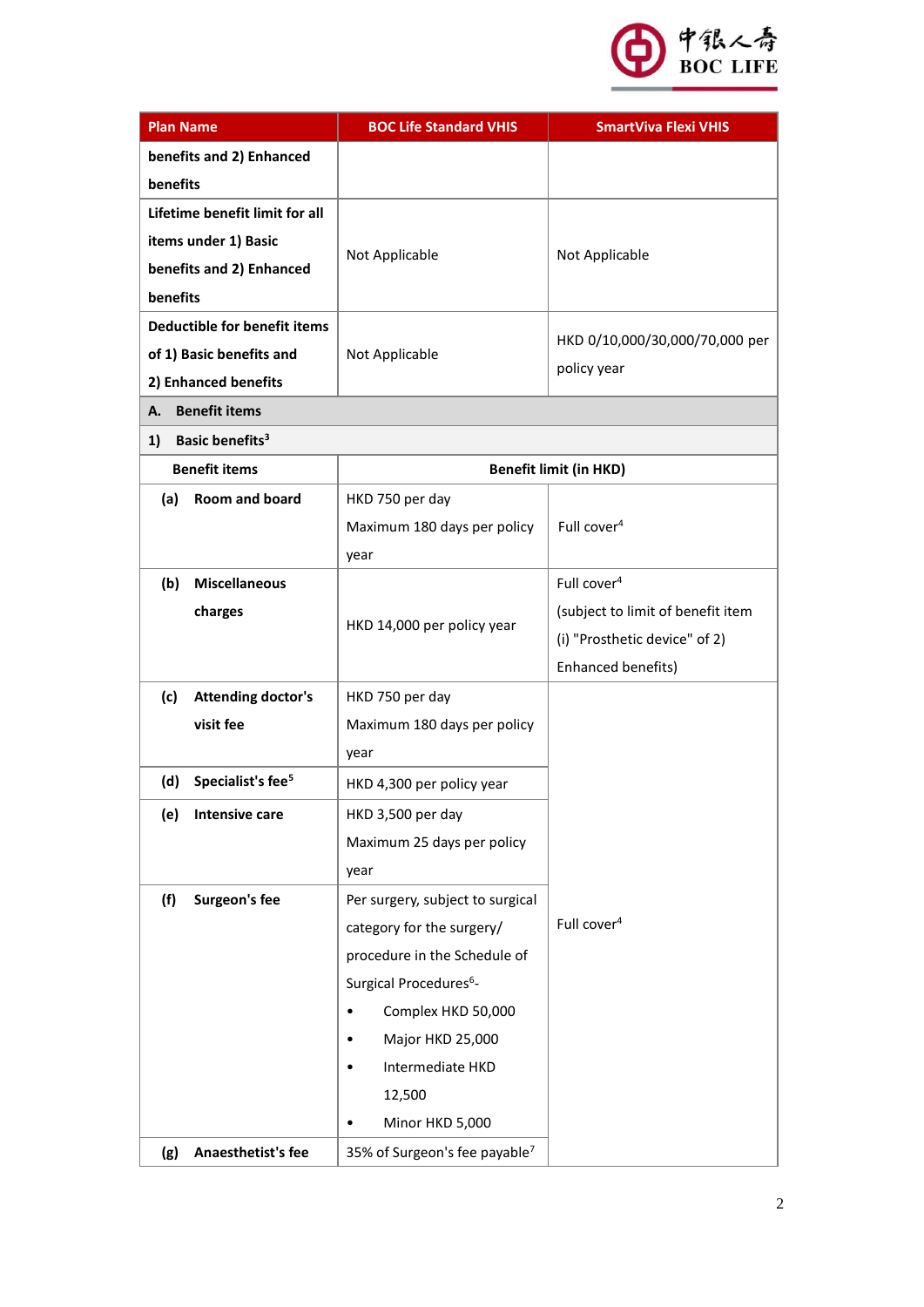

| <b>Plan Name</b> |                                                                                       | <b>BOC Life Standard VHIS</b>                                                                                                                                                                                                     | <b>SmartViva Flexi VHIS</b>                                                                                                                                                                                                                                                                                                                                                                                                                  |
|------------------|---------------------------------------------------------------------------------------|-----------------------------------------------------------------------------------------------------------------------------------------------------------------------------------------------------------------------------------|----------------------------------------------------------------------------------------------------------------------------------------------------------------------------------------------------------------------------------------------------------------------------------------------------------------------------------------------------------------------------------------------------------------------------------------------|
| (h)              | <b>Operating theatre</b><br>charges                                                   | 35% of Surgeon's fee payable <sup>7</sup>                                                                                                                                                                                         |                                                                                                                                                                                                                                                                                                                                                                                                                                              |
| (i)              | <b>Prescribed</b><br>diagnostic imaging<br>tests <sup>5,8</sup>                       | HKD 20,000 per policy year<br>Subject to 30% coinsurance <sup>9</sup>                                                                                                                                                             |                                                                                                                                                                                                                                                                                                                                                                                                                                              |
| (j)              | Prescribed non-<br>surgical cancer<br>treatments <sup>10</sup>                        | HKD 80,000 per policy year                                                                                                                                                                                                        |                                                                                                                                                                                                                                                                                                                                                                                                                                              |
| (k)              | Pre- and post-<br>confinement / day<br>case procedure<br>outpatient care <sup>5</sup> | HKD 580 per visit, up to HKD<br>3,000 per Policy Year<br>1 prior outpatient visit<br>or Emergency                                                                                                                                 | Full cover <sup>4</sup> for all eligible<br>expenses incurred during the<br>following specified visits:<br>1 prior outpatient visit or<br>emergency consultation per<br>confinement / day case<br>procedure taking place                                                                                                                                                                                                                     |
|                  |                                                                                       | consultation per<br>Confinement/Day Case<br>Procedure<br>3 follow-up outpatient<br>visits per<br>Confinement/Day<br>Case Procedure (within<br>90 days after discharge<br>from Hospital or<br>completion of Day Case<br>Procedure) | more than 30 days before<br>admission or day case<br>procedure;<br>all prior outpatient visits or<br>emergency consultations<br>per confinement / day case<br>procedure taking place<br>within 30 days before<br>admission or day case<br>procedure;<br>all follow-up outpatient<br>visits per confinement / day<br>case procedure taking place<br>within 90 days after<br>discharge from Hospital or<br>completion of day case<br>procedure |
| (1)              | Psychiatric<br>treatments                                                             | HKD 30,000 per policy year 11                                                                                                                                                                                                     | Full cover <sup>4</sup>                                                                                                                                                                                                                                                                                                                                                                                                                      |
| 2)               | <b>Enhanced benefits</b>                                                              |                                                                                                                                                                                                                                   |                                                                                                                                                                                                                                                                                                                                                                                                                                              |
| (a)              | Private nursing <sup>5</sup>                                                          | Not applicable                                                                                                                                                                                                                    | HKD 1,000 per day<br>(Maximum 90 days per policy<br>year)                                                                                                                                                                                                                                                                                                                                                                                    |
| (b)              | <b>Companion bed</b>                                                                  | Not applicable                                                                                                                                                                                                                    | Full cover <sup>4</sup>                                                                                                                                                                                                                                                                                                                                                                                                                      |
| (c)              | <b>Emergency</b><br>outpatient                                                        | Not applicable                                                                                                                                                                                                                    | Full cover <sup>4</sup>                                                                                                                                                                                                                                                                                                                                                                                                                      |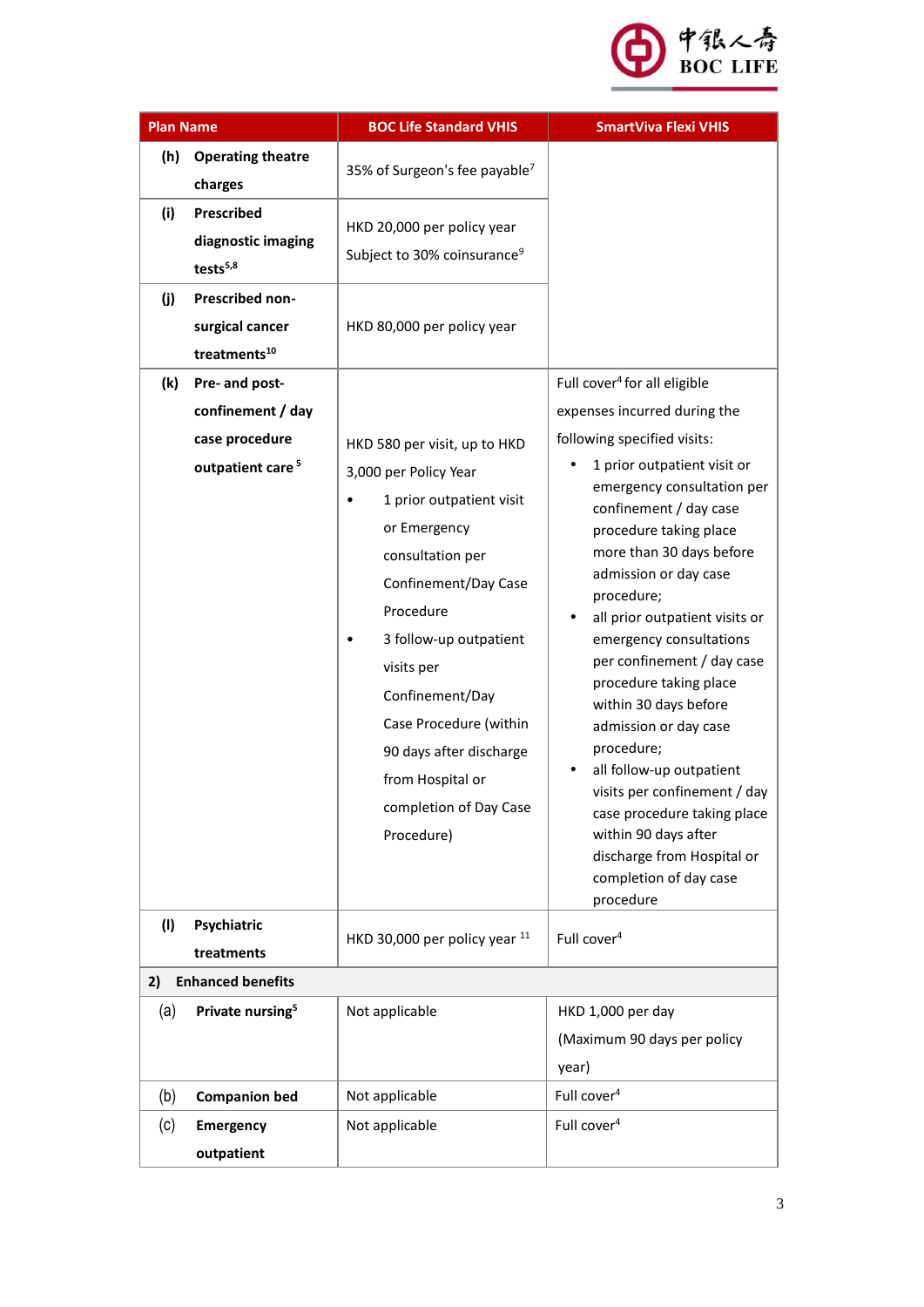

| <b>Plan Name</b> |                                | <b>BOC Life Standard VHIS</b>   | <b>SmartViva Flexi VHIS</b>     |
|------------------|--------------------------------|---------------------------------|---------------------------------|
|                  | treatment for                  |                                 |                                 |
|                  | accidents                      |                                 |                                 |
| (d)              | Day Patient kidney             | Covered under                   |                                 |
|                  | dialysis <sup>5</sup>          | "Miscellaneous charges"         |                                 |
|                  |                                | under 1) Basic benefits, only   |                                 |
|                  |                                | applicable to eligible expenses |                                 |
|                  |                                | incurred in hospital            |                                 |
|                  |                                | confinement and subject to      |                                 |
|                  |                                | the relevant benefit limit      |                                 |
| (e)              | <b>Complications of</b>        | Not applicable                  | HKD 200,000 per policy year     |
|                  | pregnancy                      |                                 |                                 |
| (f)              | Rehabilitation                 | Not applicable                  | HKD 3,000 per day               |
|                  |                                |                                 | (Maximum 90 days per disability |
|                  |                                |                                 | per policy year)                |
|                  |                                |                                 | (Subject to pre-approval)       |
| (g)              | <b>Hospice and</b>             | Not applicable                  | HKD 132,000                     |
|                  | palliative care <sup>5</sup>   |                                 | per policy year                 |
| (h)              | <b>Consultation or</b>         | Covered under "Pre- and         | HKD 600 per visit               |
|                  | acupuncture by a               | post-confinement / day case     | (Maximum 20 visits per policy   |
|                  | registered Chinese             | procedure outpatient care"      | year)                           |
|                  | medicine                       | under 1) Basic benefit,         |                                 |
|                  | practitioner after             | subject to the relevant         |                                 |
|                  | confinement or                 | benefit limit                   |                                 |
|                  | specific treatments            |                                 |                                 |
| (i)              | Prosthetic device <sup>5</sup> | Covered under                   | HKD 132,000 per item per policy |
|                  |                                | "Miscellaneous charges"         | year                            |
|                  |                                | under 1) Basic benefits,        |                                 |
|                  |                                | subject to the relevant benefit |                                 |
|                  |                                | limit                           |                                 |
| 3)               | <b>Other benefits</b>          |                                 |                                 |
| (a)              | <b>Special bonus</b>           | HKD 200 day                     | Not applicable                  |
|                  |                                | Maximum 90 days per policy      |                                 |
|                  |                                | year                            |                                 |
| (b)              | Death benefit due              | HKD 100,000                     | Not applicable                  |
|                  | to medical                     |                                 |                                 |
|                  | negligence                     |                                 |                                 |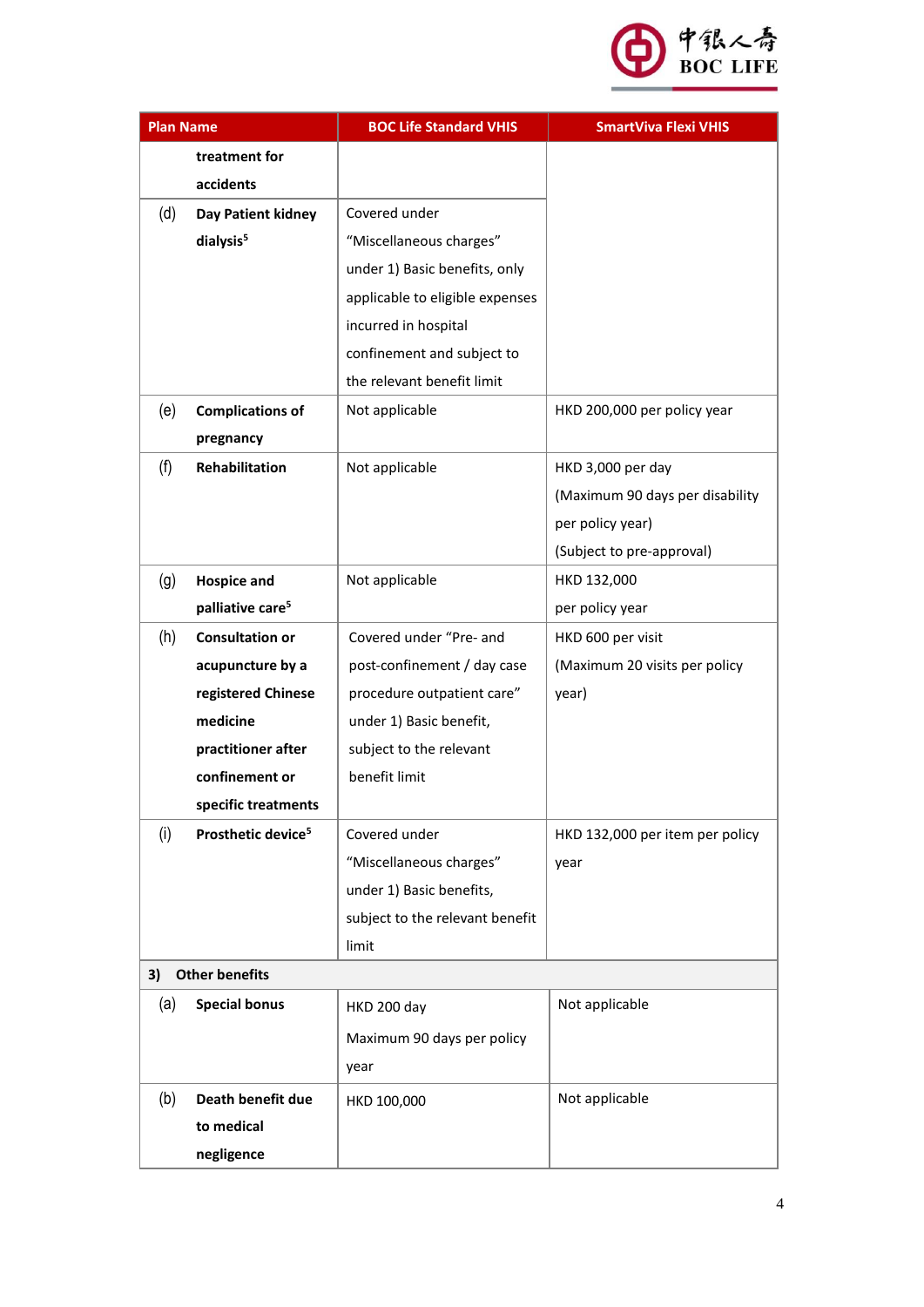

| <b>Plan Name</b>  |                             | <b>BOC Life Standard VHIS</b> | <b>SmartViva Flexi VHIS</b>                                          |
|-------------------|-----------------------------|-------------------------------|----------------------------------------------------------------------|
| (c)               | Compassionate               | <b>HKD 5,000</b>              | <b>HKD 5,000</b>                                                     |
|                   | death benefit <sup>12</sup> |                               |                                                                      |
| (d)               | Medical check-up            | Not applicable                | If the insured person has been                                       |
|                   | benefit                     |                               | continuously covered (regardless<br>of its deductible option) for 12 |
|                   |                             |                               | months or more, the insured                                          |
|                   |                             |                               | person can enjoy either 1 of the                                     |
|                   |                             |                               | following medical check-up<br>benefits per policy year -             |
|                   |                             |                               |                                                                      |
|                   |                             |                               | (i)<br>Redeem 1 free medical                                         |
|                   |                             |                               | check-up<br>service<br>at                                            |
|                   |                             |                               | designated<br>healthcare                                             |
|                   |                             |                               | providers in Hong Kong by                                            |
|                   |                             |                               | presenting the redemption                                            |
|                   |                             |                               | issued<br>letter<br>by<br>the                                        |
|                   |                             |                               | Company (not applicable                                              |
|                   |                             |                               | to insured person below                                              |
|                   |                             |                               | Age 18); or                                                          |
|                   |                             |                               | (ii)<br>Reimburse<br>the<br>fees                                     |
|                   |                             |                               | charged for 1 medical                                                |
|                   |                             |                               | check-up service received                                            |
|                   |                             |                               | at a legally<br>registered<br>healthcare<br>services                 |
|                   |                             |                               | provider<br>in<br>any<br>area                                        |
|                   |                             |                               | excluding U.S. $1$ within the                                        |
|                   |                             |                               | policy year<br>up<br>to<br>a                                         |
|                   |                             |                               | maximum benefit limit of                                             |
|                   |                             |                               | HKD 4,500 per policy year.                                           |
| В.                | No claim discount           |                               |                                                                      |
| No claim discount |                             | On the renewal date, if no    | Not applicable                                                       |
|                   |                             | benefit was paid for a period |                                                                      |
|                   |                             | of 3 consecutive policy years |                                                                      |
|                   |                             | and the plan is in force      |                                                                      |
|                   |                             | throughout such period, a     |                                                                      |
|                   |                             | 15% discount on the renewal   |                                                                      |
|                   |                             | premium in the subsequent     |                                                                      |
|                   |                             | policy year will be provided. |                                                                      |
|                   |                             |                               |                                                                      |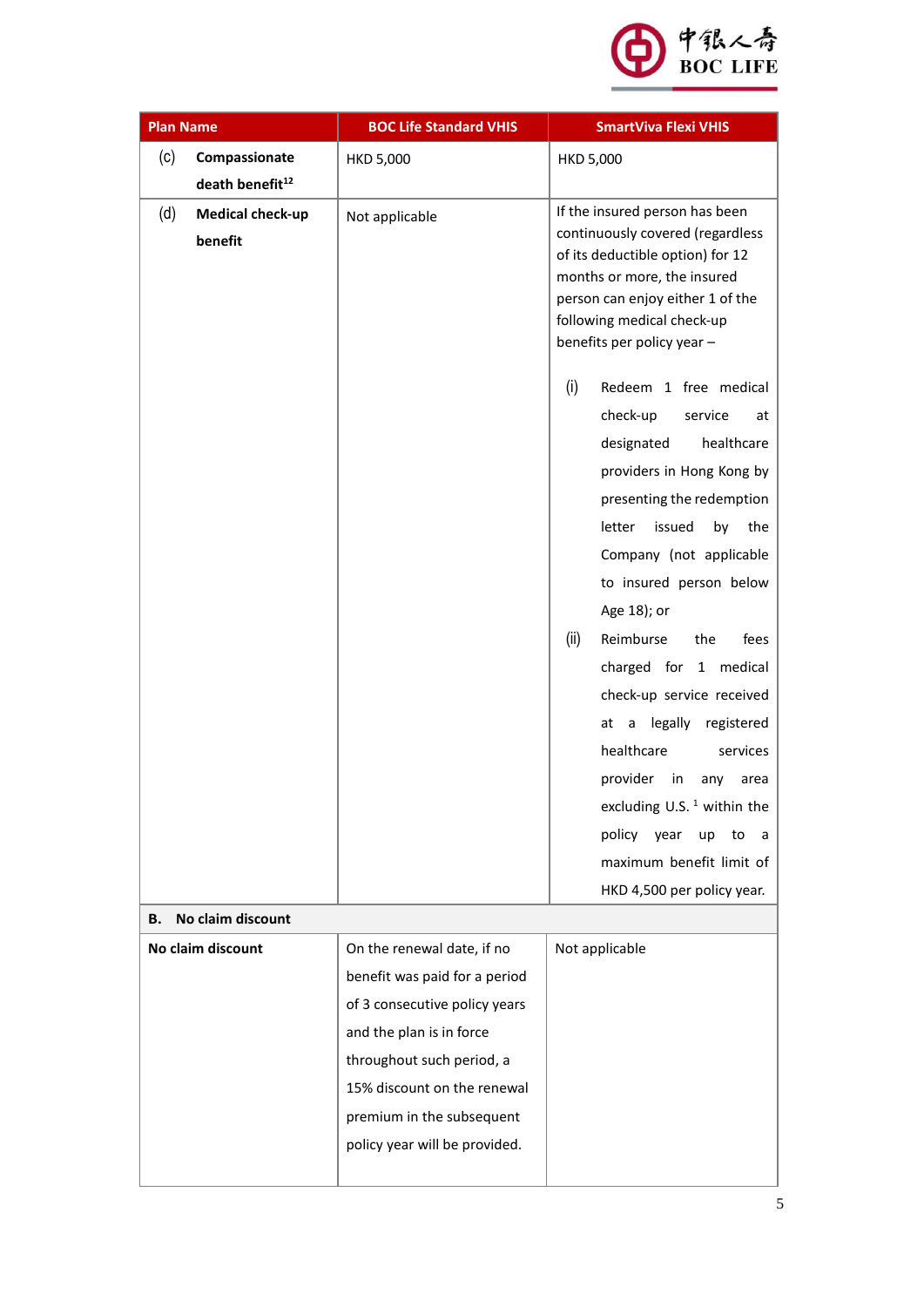

| <b>Plan Name</b>                       | <b>BOC Life Standard VHIS</b> | <b>SmartViva Flexi VHIS</b>         |
|----------------------------------------|-------------------------------|-------------------------------------|
| Other services or option<br>С.         |                               |                                     |
| Option to reduce or remove             | Not applicable                | The policy holder can exercise a    |
| the deductible at                      |                               | one-off right to reduce or remove   |
| designated ages                        |                               | deductible<br>without<br>the<br>re- |
|                                        |                               | underwriting, provided that -       |
|                                        |                               | (i)<br>the request is made not less |
|                                        |                               | than 30 days prior to the           |
|                                        |                               | date<br>renewal<br>on<br>or         |
|                                        |                               | immediately following the           |
|                                        |                               | date that the insured person        |
|                                        |                               | attains the age of 50, 55, 60,      |
|                                        |                               | 65, 70, 75, 80 or 85;               |
|                                        |                               | (ii)<br>such right to reduce or     |
|                                        |                               | the<br>Deductible<br>remove         |
|                                        |                               | without re-underwriting can         |
|                                        |                               | only be exercised once              |
|                                        |                               | during the lifetime of the          |
|                                        |                               | insured person; and                 |
|                                        |                               | (iii)<br>the insured person has not |
|                                        |                               | reduced<br>the<br>deductible        |
|                                        |                               | within the previous 2 policy        |
|                                        |                               | years and this condition            |
|                                        |                               | does not apply when the             |
|                                        |                               | insured person exercises the        |
|                                        |                               | right to remove or reduce           |
|                                        |                               | the deductible without re-          |
|                                        |                               | underwriting at the age of          |
|                                        |                               | 85.                                 |
|                                        |                               | The policy holder can choose        |
|                                        |                               | whether or not to exercise such     |
|                                        |                               | right and the age to exercise such  |
|                                        |                               | right.                              |
| Cashless treatment <sup>13</sup>       | Not applicable                | Applicable                          |
| 24-hour mental health                  | Not applicable                | Applicable                          |
| service hotline <sup>13</sup>          |                               |                                     |
| Health coaching services <sup>13</sup> | Not applicable                | Applicable                          |
| Worldwide assistance                   | Not applicable                | Applicable                          |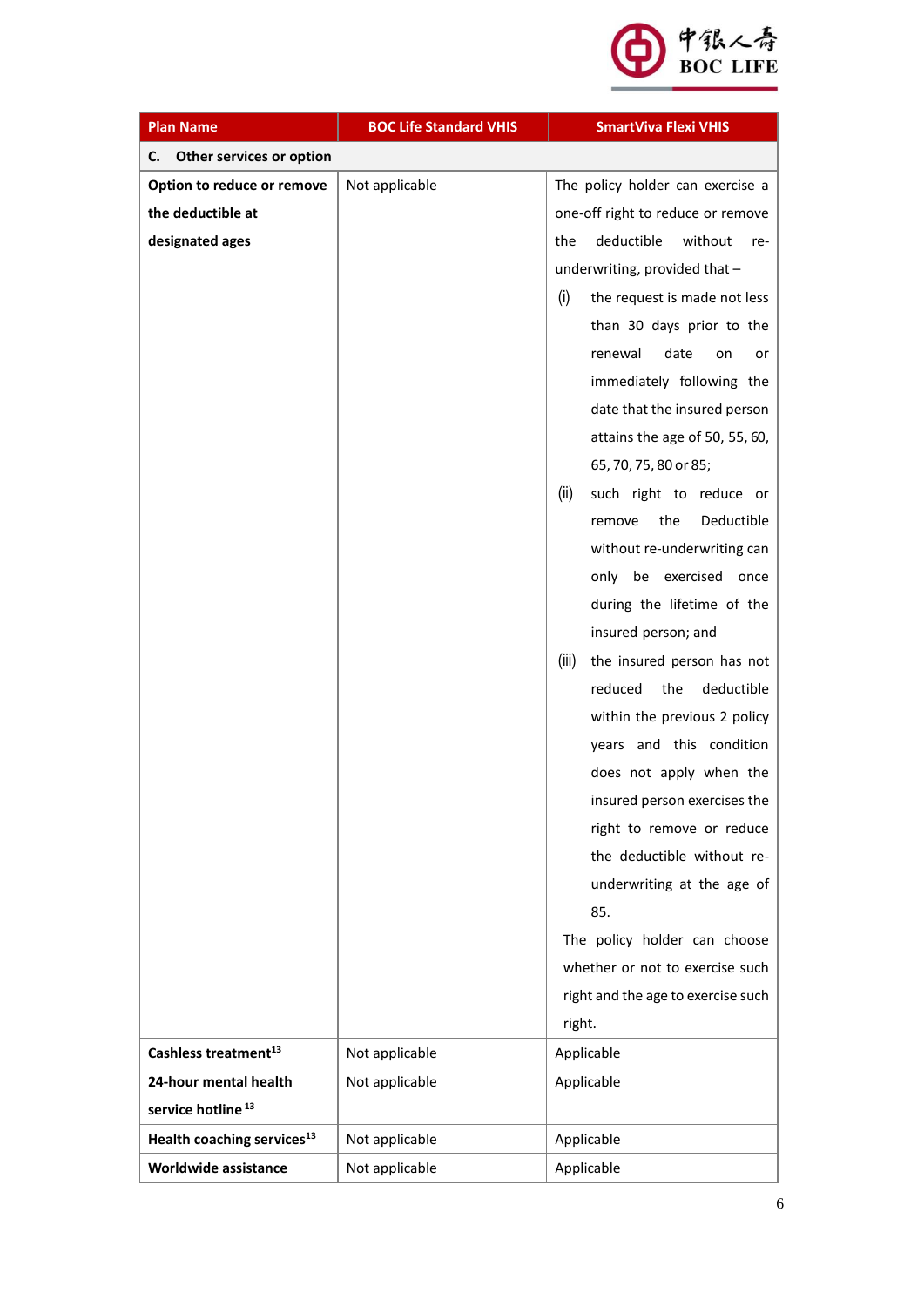

| <b>Plan Name</b>        | <b>BOC Life Sta</b> |
|-------------------------|---------------------|
| programme <sup>13</sup> |                     |

## **Plan Name BOC Life Standard VHIS SmartViva Flexi VHIS**

Note: The above comparison is based on the data complied on 19 July 2021. The product features will be change from time to time without notification. All are subject to the terms and conditions of the policy and the applicable administrative rules at the time. This product comparison is for reference only, does not contain the full terms of the policy and the full terms can be found in the policy documents. Please refer to the sales documents, including product brochure, benefit illustration and policy documents and provisions issued by the Company for details (including but not limited to insured items and coverage, detailed terms, key risks, conditions, exclusions, policy costs and fees) of the Plan. For enquiry, please contact your financial consultants.

Remarks:

 $1$  For medical expenses incurred in the U.S., the benefits payable for the benefit items under 1) Basic benefits will be subject to the corresponding benefit limits under the Standard Plan terms and benefits and no benefits shall be payable under 2) Enhanced benefits. In addition, no benefit shall be payable for medical check-up service received in the U.S.. Please refer to the SmartViva Flexi VHIS terms and benefits for details.

<sup>2</sup>Please refer to the SmartViva Flexi VHIS terms and benefits for details.

<sup>3</sup> Unless otherwise specified, eligible expenses or covered expenses incurred in respect of the same item shall not be recoverable under more than 1 benefit item in the table above.

<sup>4</sup> Full cover shall mean no itemised benefit sublimit. The benefit payable shall be subject to the annual benefit limit and aggregate benefit limit for the organ transplant surgery (if applicable).

 $5$  The Company shall have the right to ask for proof of recommendation e.g. written referral or testifying statement on the claim form by the attending doctor or registered medical practitioner.

<sup>6</sup> For the classification of surgical operations, please refer to the schedule of surgical procedures in the terms and benefits of BOC Life Standard VHIS.

<sup>7</sup> The percentage here applies to the surgeon's fee actually payable or the benefit limit for the surgeon's fee according to the surgical categorisation, whichever is the lower.

<sup>8</sup> Tests covered here only include computed tomography ("CT" scan), magnetic resonance imaging ("MRI" scan), positron emission tomography ("PET" scan), PET-CT combined and PET-MRI combined.

<sup>9</sup> Coinsurance shall mean a percentage of eligible expenses the policy holder must contribute after paying the deductible (if any) in a policy year. For the avoidance of doubt, coinsurance does not refer to any amount that the policy holder is required to pay if the actual expenses exceed the benefit limits under the terms and benefits.

 $10$  Treatments covered here only include radiotherapy, chemotherapy, targeted therapy, immunotherapy and hormonal therapy.